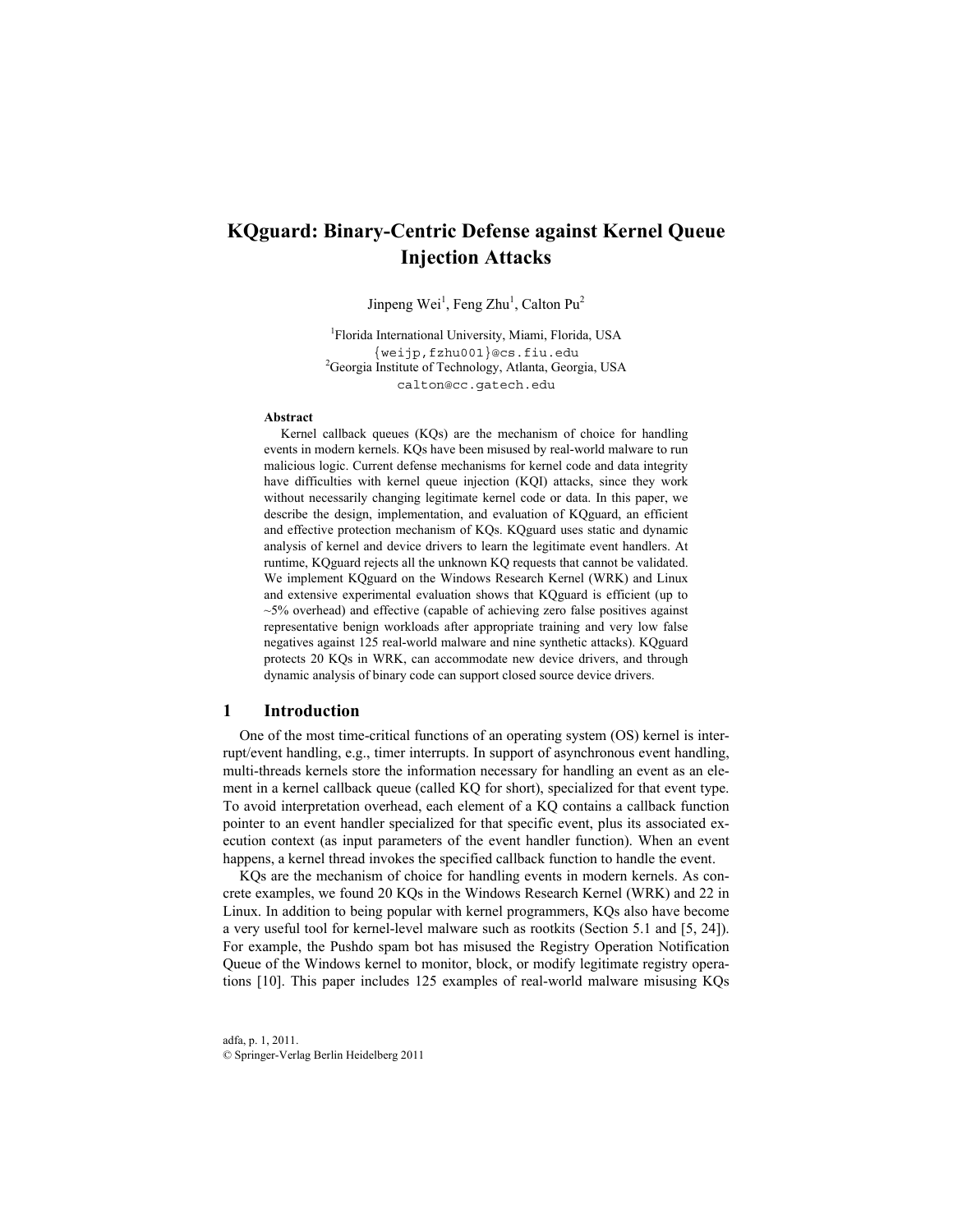demonstrating these serious current exploits, and nine additional synthetic potential misuses for illustration of future dangers.

The above-mentioned kernel-level malware misuses the KQs to execute malicious logic, by inserting their own requests into the KQs. This kind of manipulation is called *KQ Injection* or simply KQI. Although KQI appears similar to Direct Kernel Object Manipulation (DKOM) [6] or Kernel Object Hooking (KOH) [13], it is more expressive thus powerful than the other two. While DKOM attacks only tamper with non-control data and KOH attacks only tamper with control data, KQI attacks are capable of doing both because the attacker can supply both control data (i.e., the callback function) and/or non-control data (i.e., the parameters). Moreover, KQI is stealthier than DKOM or KOH in terms of invasiveness: DKOM or KOH attacks *modify* legitimate kernel objects so they are invasive, while KQI attacks just *insert* new elements into KQs and do not have to modify any legitimate kernel objects.

Several seminal defenses have been proposed for DKOM and KOH attacks [1, 3, 26, 36]. Unfortunately, they are not directly applicable to KQI attacks either because of their own limitations or the uniqueness of KQIs. For example, CFI [1] is a classic defense against control data attacks, but it cannot address non-control data attacks launched via KQ injection (Section 2.2 provides a concrete example in WRK). Gibraltar [3] infers and enforces *invariant* properties of kernel data structures, so it seems able to cover KQs as one type of kernel data structure. Unfortunately, Gibraltar relies on periodic snapshots of the kernel memory, which makes it possible for a *transient* malicious KQ request to evade detection. Petroni [26] advocates detecting DKOM by checking the integrity of kernel data structures against specifications, however, the specifications are elaborate and need to be manually written by domain experts. Finally, KQI attacks inject *malicious* kernel data, which makes HookSafe [36] an inadequate solution because the latter can only protect the integrity of *legitimate* kernel data. Therefore, new solutions are needed to defend against KQI attacks.

Inspired by the above research, our KQ defense endorses the general idea of using data structure invariants. However, we address the limitation of existing approaches so that our KQ integrity checking covers both persistent and transient attacks. More specifically, our defense intercepts and checks the validity of *every* KQ request to ensure the execution of legitimate event handlers only, by filtering out all untrusted callback requests. In [37], we develop a KQ defense for Linux (called PLCP) that employs static source code analysis to automatically derive specifications of legitimate KQ requests. However, the reliance on source code limits the practical applicability of PLCP in systems such as Windows in which there are a large number of third-party, closed source device drivers that need KQs for their normal operation.

Therefore, in this paper, we build KQguard, an effective defense against KQI attacks that can support closed source device drivers. Specifically, we make the following contributions: (1) we introduce the KQguad mechanism that can distinguish attack KQ requests from legitimate KQ event handlers, (2) we employ dynamic analysis of the binary code to automatically generate specifications of legitimate KQ requests (called EH-Signatures) in closed source device drivers, (3) we build a static analysis tool that can automatically identify KQs from the source code of a given kernel, (4) we implement the KQguard in WRK [39] and the Linux kernel, (5) our extensive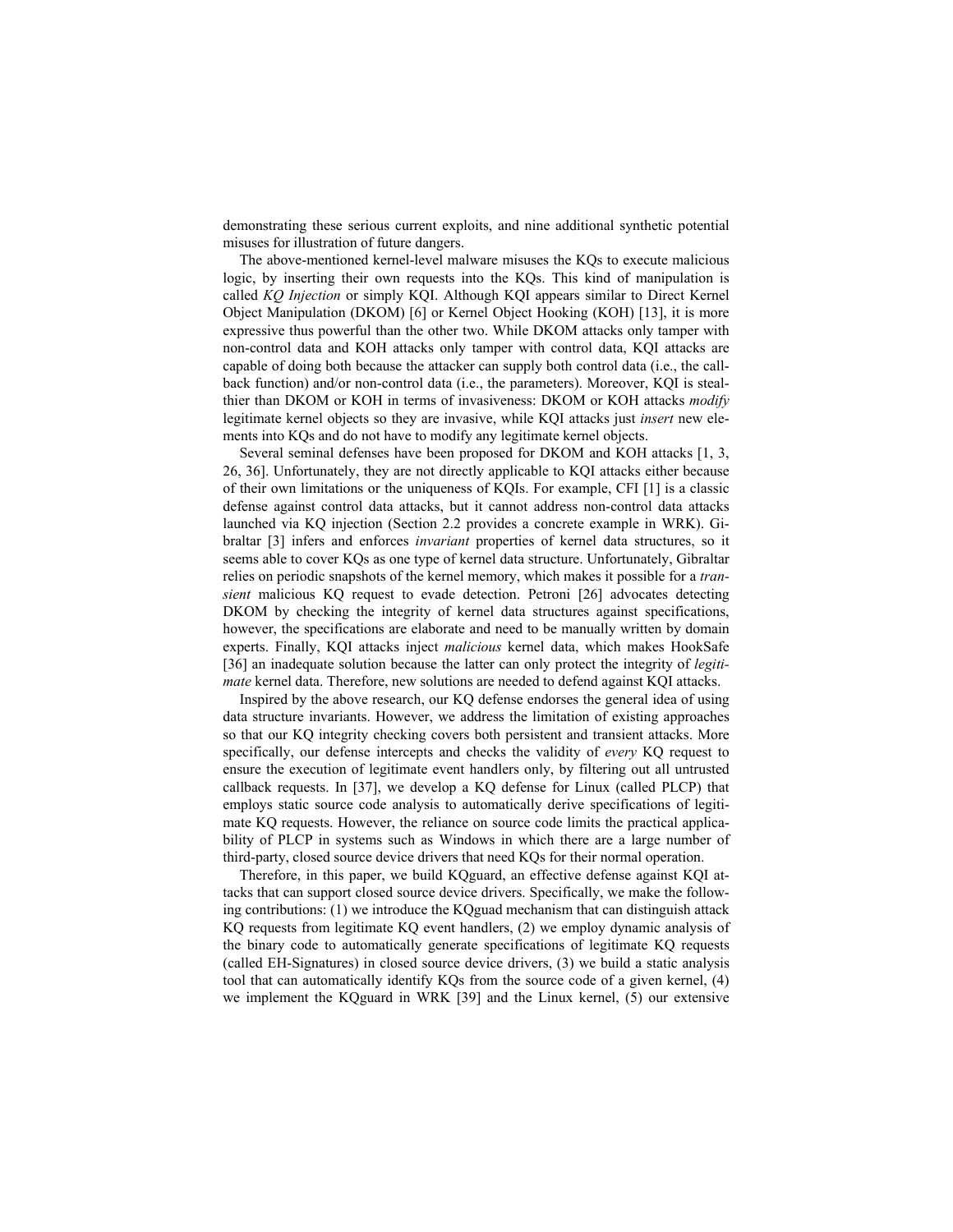evaluation of KQguard on WRK shows its effectiveness against KQ exploits (125 real-world malware samples and nine synthetic rootkits), detecting all except two of the attacks (very low false negative rate). With appropriate training, we eliminated all false alarms from KQguard for representative workloads. For resource intensive benchmarks, KQguard carries a small performance overhead of up to about 5%.

The rest of the paper is organized as follows. Section 2 summarizes the problem caused by rootkits misusing KQs. Section 3 describes the high level design of KQguard defense by abstracting the KQ facility. Section 4 outlines some implementation details of KQguard for WRK, validating the design. Section 5 presents the results of an experimental evaluation, demonstrating the effectiveness and efficiency of KQguard. Section 6 outlines related work and Section 7 concludes the paper.

# **2 Problem Analysis: KQ Injection**

## **2.1 Importance of KQ Injection Attacks**

Functionally, KQs are kernel queues that support the callback of a programmerdefined event handler, specialized for efficient handling of that particular event. For example, the soft timer queue of the Linux kernel supports scheduling of timed eventhandling functions. The requester (e.g., a device driver) specifies an event time and a callback function to be executed at the specified time. When the system timer reaches the specified time, the kernel timer interrupt handler invokes the callback function stored in the soft timer request queue (Fig. 1). More generally and regardless of the specific event semantics among the KQs, their control flow conforms to the same abstract type: For each request in the queue, a kernel thread invokes the callback function specified in the KQ request to handle the event.

Kernel-level rootkits exploit the KQ callback mechanism to execute malicious logic by inserting their own request into a KQ (e.g., by supplying malicious callback function or data in step 1 of Fig. 1). This kind of manipulation, called a *KQ injection* attack, only uses legitimate kernel interface and it does not change legitimate kernel code or statically allocated data structures such as global variables. Therefore, syntactically a KQ injection request is indistinguishable from normal event handlers. Consider the Registry Operation Notification Queue as illustration. Using it in defense, anti-virus software event handlers can detect potential intruder malicious activity on the Windows registry. Using it in KQ injection attack, Pushdo [10] can monitor, block, or modify legitimate registry operations.



**Fig. 1.** Life cycle of a timer request in Linux **Fig. 2.** Overall Architecture of KQguard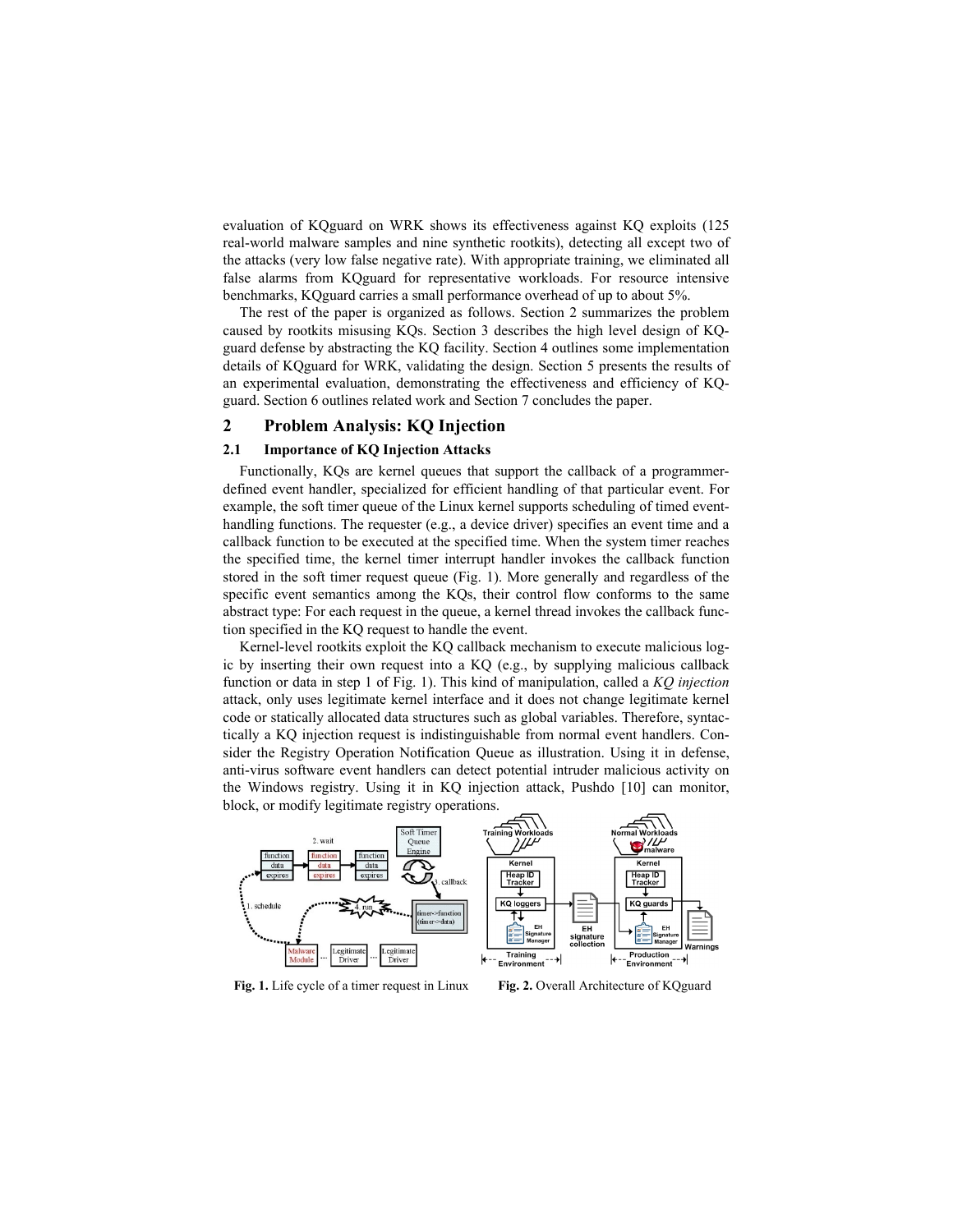Several KQ injection attacks by real world malware have been documented (Table 1 in Section 5.1). Specifically, malware has misused KQs to hide better against discovery [2,18], to carry out covert operations [9,10,27], and to attack security products directly [4]. Further details can be found in our technical report [38]. Undoubtedly, KQ injection attacks represent a clear and present danger to current OS kernels.

## **2.2 KQ Injection Attack Model**

The KQ injection malware listed in Table 1 (Section 5.1) misuse KQs in a straightforward way. They prepare a malicious function in kernel space and use its address as the callback function pointer in a KQ request. We call these *callback-intomalware* attacks. Since their malicious functions must be injected somewhere in the kernel space, callback-into-malware attacks can be detected by runtime kernel code integrity checkers such as SecVisor [29]. Therefore, they are considered the basic level of attack.

Unfortunately, a more sophisticated level of KQ injection attacks, called *callbackinto-libc* (in analogy to return-into-libc [32, 35]), create a malicious callback request containing a legitimate callback function but malicious input parameters. When activated, the legitimate callback function may carry out *unintended* actions that are beneficial to the attacker. For example, one legitimate callback function in the asynchronous procedure call (APC) queue of the WRK is PsExitSpecialApc, which can cause the currently executing thread to terminate with an exit status code that is specified in the "NormalContext" parameter field of the APC request structure. Therefore, hypothetically an attacker can inject an APC request with PsExitSpecialApc as the callback function to force a thread to terminate with a chosen exit status code (set in the "NormalContext" field). This kind of Callback-into-libc attack can be used to shutdown an anti-virus program but make the termination appear normal to an Intrusion Detection System, by setting a misleading exit status code.

Callback-into-libc KQ injection attacks represent an interesting challenge, since they allow an attacker to execute malicious logic without injecting his own code, and the above example shows that such attacks can target non-control data (e.g., the exit status code of a thread). Therefore, they cannot be defeated by approaches that focus on control data (e.g., CFI [1]).

The design of KQguard in Section 3 shows how we can detect both callback-intomalware and callback-into-libc KQ injection attacks.

#### **2.3 Design Requirements of KQ Defense**

An effective KQ defense should satisfy four requirements: efficiency, effectiveness, extensibility, and inclusiveness. In this section, we outline the reasons KQguard satisfies these requirements. Some previous techniques may solve specific problems but have difficulties with satisfying all four requirements. We defer a discussion of related work to Section 6.

*Efficiency*: It is important for KQ defenses to minimize their overhead; KQguard is designed to protect KQs with low overhead, including the time-sensitive ones. *Effectiveness*: KQ defenses should detect all the KQ injection attacks (zero false negatives) and make no mistakes regarding the legitimate event handlers (zero false positives); KQguard is designed to achieve this level of precision and recall by focusing on the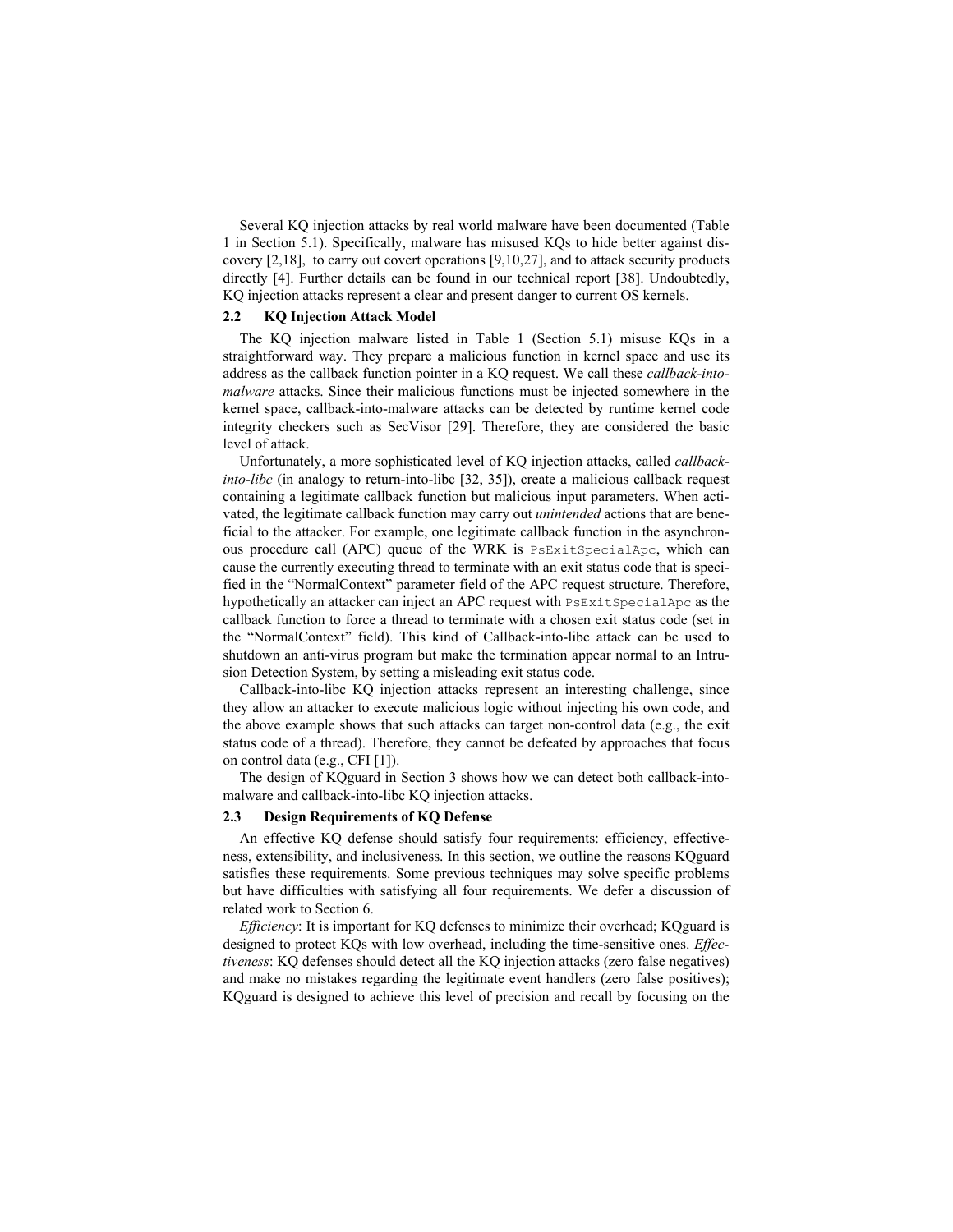recognition of all legitimate event handlers. *Extensibility*: Due to the rapid proliferation of new devices, it is important for KQ defenses to extend their coverage to new device drivers; the KQguard design isolates the knowledge on legitimate event handlers into a table (EH-Signature collection) that is easily extensible. *Inclusiveness*: A practical concern of commercial kernels is the protection of third-party, closed source device drivers; KQguard uses static analysis when source code is available and dynamic analysis to protect the closed source legitimate drivers.

## **3 Design of KQguard**

In this section, we describe the design of KQguard as a general protection mechanism for the KQ abstract type. The concrete implementation is described in Section 4.

# **3.1 Architecture Overview and Assumptions**

The main idea of KQguard is to differentiate legitimate KQ event handlers from malicious KQ injection attacks based on characteristics of *known-good* event handlers. For simplicity of discussion, we call such characteristics *Callback-Signatures*. A Callback-Signature is an effective representation of a KQ event handler (or a KQ request) for checking. One special type of Callback-Signatures is those of the legitimate KQ event handlers, and we call them *EH-Signatures*.

How to specify or discover the EH-Signatures is a practical challenge in the design of KQguard. Since legitimate KQ requests are originated from legitimate kernel or device drivers, in order to specify EH-Signatures we need to study the behavior of the core kernel and legitimate drivers. In an ideal kernel development environment, one could imagine annotating the entire kernel and all device driver code to make KQ requests explicit, e.g., by defining a KQ abstract type. Processing the KQ annotations in the complete source code will give us the exact EH-Signature collection. Unfortunately, this is not practical because many third-party closed source device drivers are unlikely to share their source code.

Therefore, our design decision is to apply dynamic binary code analysis to automate the process of obtaining a specialized EH-Signature collection that fits the configuration and usage of each system. Specifically, our design uses the architecture shown in Fig. 2. We extend the kernel in a dedicated training environment to log (collect) EH-Signatures of KQ requests that the kernel encounters during the execution of legitimate device drivers. Then we extend the kernel in a production environment to use such learned EH-Signatures to guard against KQ injection attacks, which can be launched by malware installed in the production environment.

By employing dynamic analysis, our design does not require source code of the device drivers, thus it satisfies the inclusiveness requirement. Moreover, by having two kinds of environments, we decouple the collection and the use of EH-Signatures, which allows future legitimate drivers to be supported by KQguard: we can run the new driver in the training environment to collect its EH-Signatures and then add the new EH-Signatures into the signature collection used by the production environment. By using this method, our design satisfies the extensibility requirement.

In order to guarantee that EH-Signatures learned from the training environment is applicable to the production environment, we assume that the training environment and the production environment run the same OS and set of legitimate device drivers.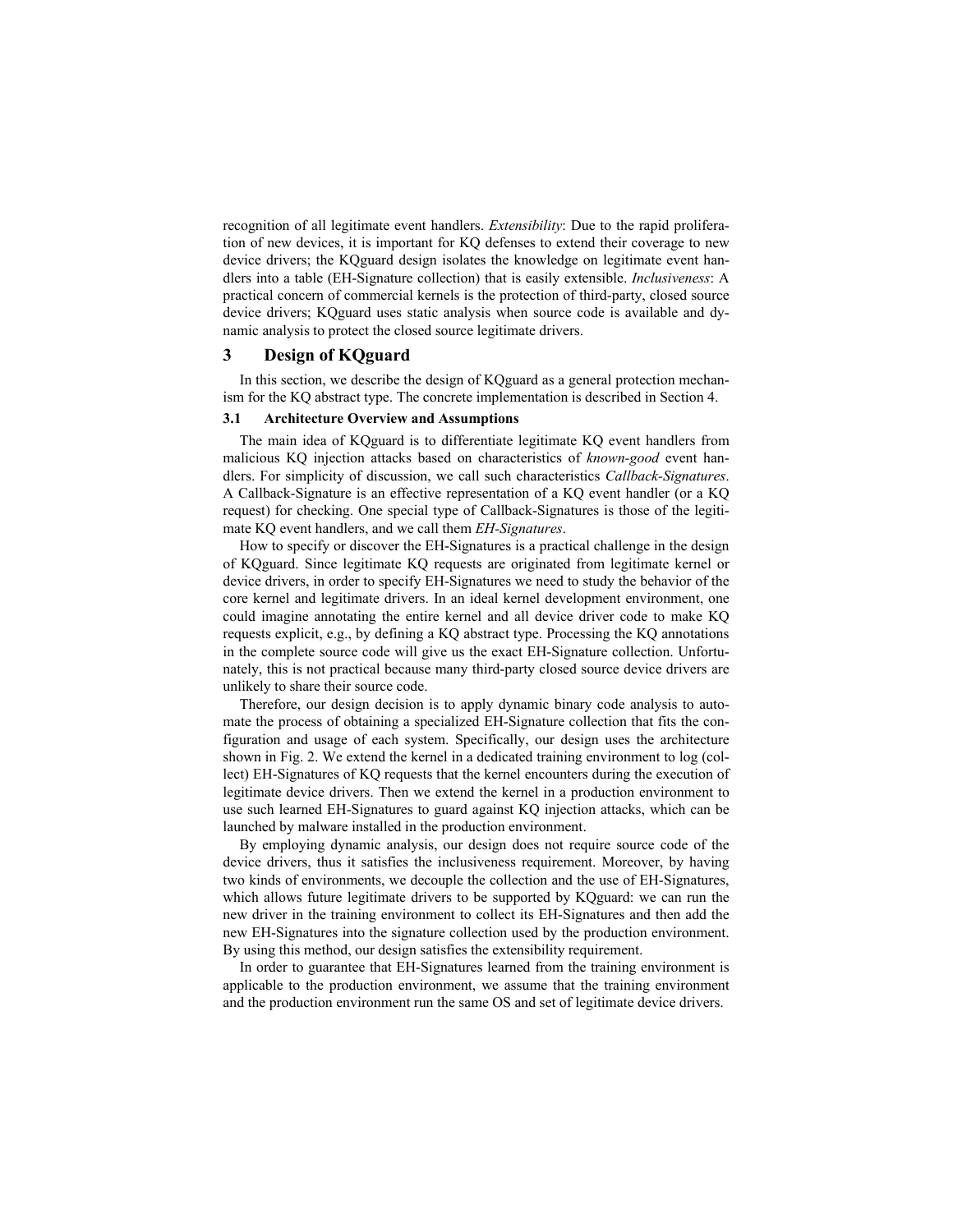In order to guarantee that all the Callback-Signatures learned from the training environment represent legitimate KQ requests, we assume that any device driver that is run in the training environment is benign. This assumption may not hold on a consumer system because a normal user may not have the knowledge and capability to tell whether a new driver is benign or not. Therefore, we expect that KQguard is used in a strictly controlled environment (such as military and government) where a knowledgeable system administrator ensures that only benign device drivers are installed in the training environment, by applying standard security practices.

As is typical of any dynamic analysis approach, we assume that a representative and comprehensive workload is available during training to trigger all the legitimate KQ event handlers. Because some legitimate KQ requests may be made only under certain conditions, the workload must be comprehensive so that such KQ requests can be triggered and thus logged. Otherwise, KQguard may raise false alarms.

#### **3.2 Building the EH-Signature Collection**

In order to collect EH-Signatures in a training environment, we first instrument the kernel with KQ request logging capability and then run comprehensive workloads to trigger legitimate KQ requests.

## **3.2.1 Instrumentation of the Kernel to Log EH-Signatures.**

To collect EH-Signatures, we instrument all places in the kernel where KQ request information is available. Specifically, we extend kernel functions that initialize, insert, or dispatch KQ requests. We extend these functions with a KQ request logging utility, which generates and logs Callback-Signatures from every "raw" KQ request (i.e., with absolute addresses) submitted by the legitimate kernel and device drivers. The details of Callback-Signature generation are non-trivial and deferred to Section 3.5.

In general, the information contained in EH-Signatures is readily available in the kernel, although the precise location of such information may differ from kernel to kernel. It is a matter of identifying the appropriate location to instrument the kernel to extract the necessary information. Section 3.6 describes our non-trivial search for all the locations of these simple changes, in which we employ static source code analysis on the entire kernel. The extensions are applied to the kernel at source code level. The instrumented kernel is then rebuilt for the EH-Signature collection process.

## **3.2.2 Dynamic Profiling to Collect EH-Signatures.**

In this step, we run a representative set of benchmark applications using a comprehensive workload on top of the instrumented kernel. During this phase, the kernel extensions described in Section 3.2.1 are triggered by every KQ request.

To avoid false negatives in KQ defense, the training is performed in a clean environment to ensure no malware Callback-Signatures are included. To avoid false positives, the training workload needs to be comprehensive enough to trigger all of the legitimate KQ requests. Our evaluation (Section 5.3) shows a very low false positive rate, indicating the feasibility of the dynamic profiling method. In general, the issue of test coverage for large scale software without source code is a significant challenge and beyond the scope of this paper.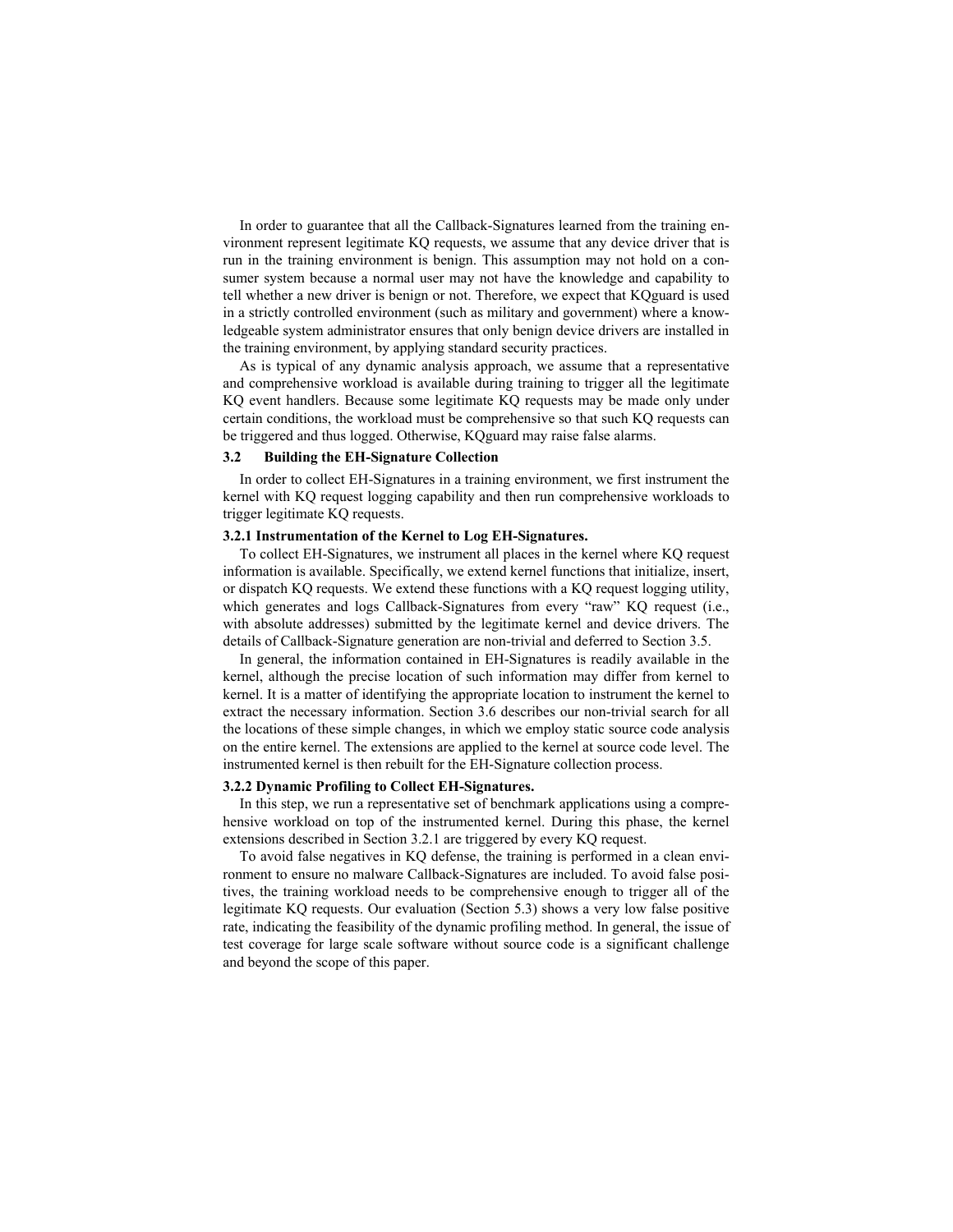#### **3.3 Validation Using EH-Signature Collection**

As shown in the "Production Environment" part of Fig. 2, we modify the dispatcher of every identified KQ to introduce a KQ guard that checks the legitimacy of a pending KQ request before the dispatcher invokes the callback function. To perform the check, the KQ guard first builds the Callback-Signature from a pending request (detailed in Section 3.5), and then matches the Callback-Signature against the EH-Signature Collection. If a match is found, the dispatcher invokes the confirmed event handler. Otherwise, the dispatcher takes necessary actions against the potential threat (e.g., generating a warning message). The details of signature matching are discussed in Section 3.4.

To reduce performance overhead, we cache the results of KQ validation so as to avoid repeatedly checking a KQ request if its Callback-Signature has not changed since the last time it is checked. Specifically, we maintain cryptographic hashes of the "raw" KQ requests (identified by memory location) that pass the validation, so that when the same KQ request (at the recorded memory location) is to be checked again, we recalculate the cryptographic hash and compare it with the stored one. Our profiling study confirms that a significant fraction  $(\sim 90\%)$  of KQ validation is redundant because the same KQ requests are repeatedly enqueued, dispatched, dequeued, and enqueued again. Therefore, caching the validation results for such repeated KQ requests can reduce performance overhead of KQ defense.

# **3.4 Specification of the Callback-Signatures**

A critical design issue of KQguard is the determination of the set of characteristics in the Callback-Signatures: it must precisely identify the same KQ requests in the training and production environments. On one hand, the set must not include characteristics that can vary between the two environments (e.g., the expiration time in a soft timer request) because otherwise even the same legitimate KQ requests would appear different (false positives); on the other hand, the set must include all the *invariant* characteristics between the two environments because otherwise a malicious KQ request that differs from a legitimate request only in the missing characteristics would also pass the check, resulting in false negatives. For example, the malicious KQ request in Fig. 3.b is allowed by a KQ guard that only checks the shaded fields, although it causes a malicious function bar\_two to be invoked; and the malicious KQ request achieves this by tampering with the "action" field of structure se that is not covered by the Callback-Signature. Here when the KQ request is dispatched,  $f \circ \circ$  is invoked with qe.data as its parameter.

In order to minimize false negatives such as the one demonstrated in Fig. 3, one could include more characteristics (e.g., se.action) into the Callback-Signatures. However, there are some challenges in doing that with closed source device drivers. Specifically, in order to realize that se.action is important, one can get hints from how foo works, but without source code, it is non-trivial to figure out that foo invokes se.action. Another possibility is to use the type information of se (e.g., struct S) to know that its "action" field is a function pointer and such information can be derived from the type of KQ request data fields (e.g.,  $qe$ . data); unfortunately, this is often not possible because the data fields of KQ requests are often generic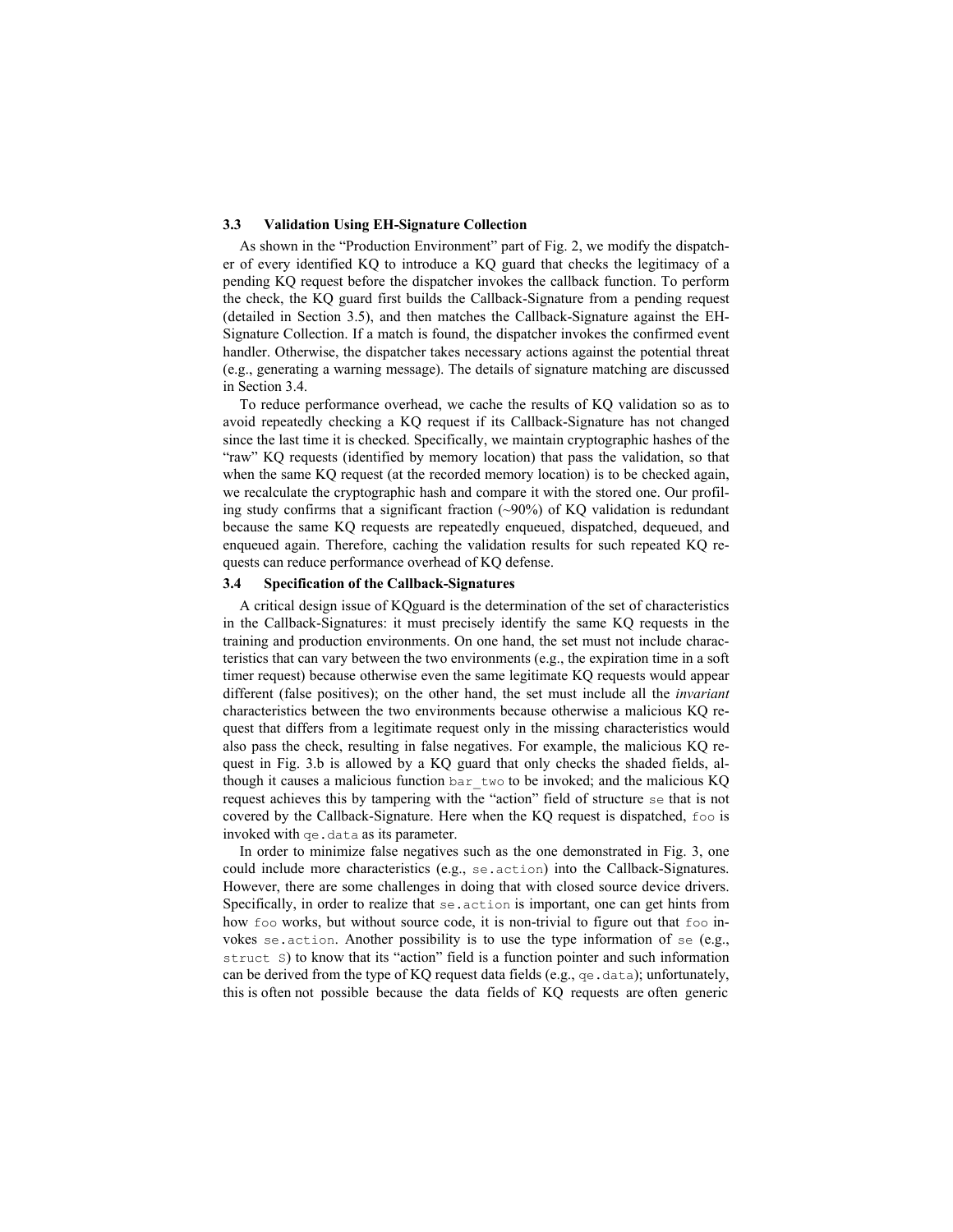

**Fig. 3.** Illustration of a False Negative Caused by a Callback-Signature that Only Includes the Shaded Fields. The two KQ requests have different executions (i.e., bar\_one vs bar\_two), but their Callback-Signatures are the same. Here bar\_two is a malicious function.

pointers (i.e.,  $\text{void } *$ ); in that case, one cannot figure out the type of se easily if it resides in a closed source device driver. Therefore, in order to support closed source device drivers, our KQ defense assumes that:

Kernel data reachable from KQ requests (e.g., se.action) can be identified and it has integrity in both the training and the production environments (i.e., changing of this field from bar one to bar two is prohibited by some other security measures).

To avoid "reinventing the wheel", we note that techniques such as KOP [7] can correctly locate kernel data such as se.action despite the existence of generic pointers, and techniques such as HookSafe [36] can prevent malware from tampering with invariant function pointers in legitimate kernel data structures, such as se.action. Moreover, both KOP and HookSafe can be used to cover even "deeper" kernel data such as be in Fig. 3. Note that the inclusion of  $q_e$ , data in the Callback-Signature is very critical because it ensures that if  $q$ e can pass the check performed by KQguard, se is a legitimate kernel data structure, and thus its "action" field can be protected by HookSafe (HookSafe is designed to protect only legitimate kernel data structures).

Note that HookSafe cannot be an alternative defense against KQ injection attacks from the top level (e.g., by ensuring that "func" and "data" fields in Fig. 3 are not tampered with) for two reasons. First, not all top-level KQ request data structures are legitimate because malware can allocate and insert its own KQ request data structure. Second, not all top-level legitimate KQ request data structures are invariant (i.e., their values do not change) but HookSafe can only protect invariant kernel data. We have observed multiple cases in the APC queue of the WRK in which top-level legitimate KQ requests change their values during normal execution. For example, IopfCompleteRequest (in WRK\base\ntos\io\iomgr\iosubs.c) inserts an APC request with callback function IopCompleteRequest (in WRK\base\ntos\io\iomgr\internal.c); when this APC request is dispatched (i.e., IopCompleteRequest is invoked), its callback function field is changed to IopUserCompletion before it is inserted back to the APC queue.

To summarize the above discussion, (1) we need to support closed source device drivers, (2) we need a way to defend against KQ injection attacks from the top level, and (3) techniques are available to guard deeper kernel data reachable from KQ requests. Based on these three observations, in this paper we choose a Callback-Signature format that focuses on KQ request level (the top level) characteristics: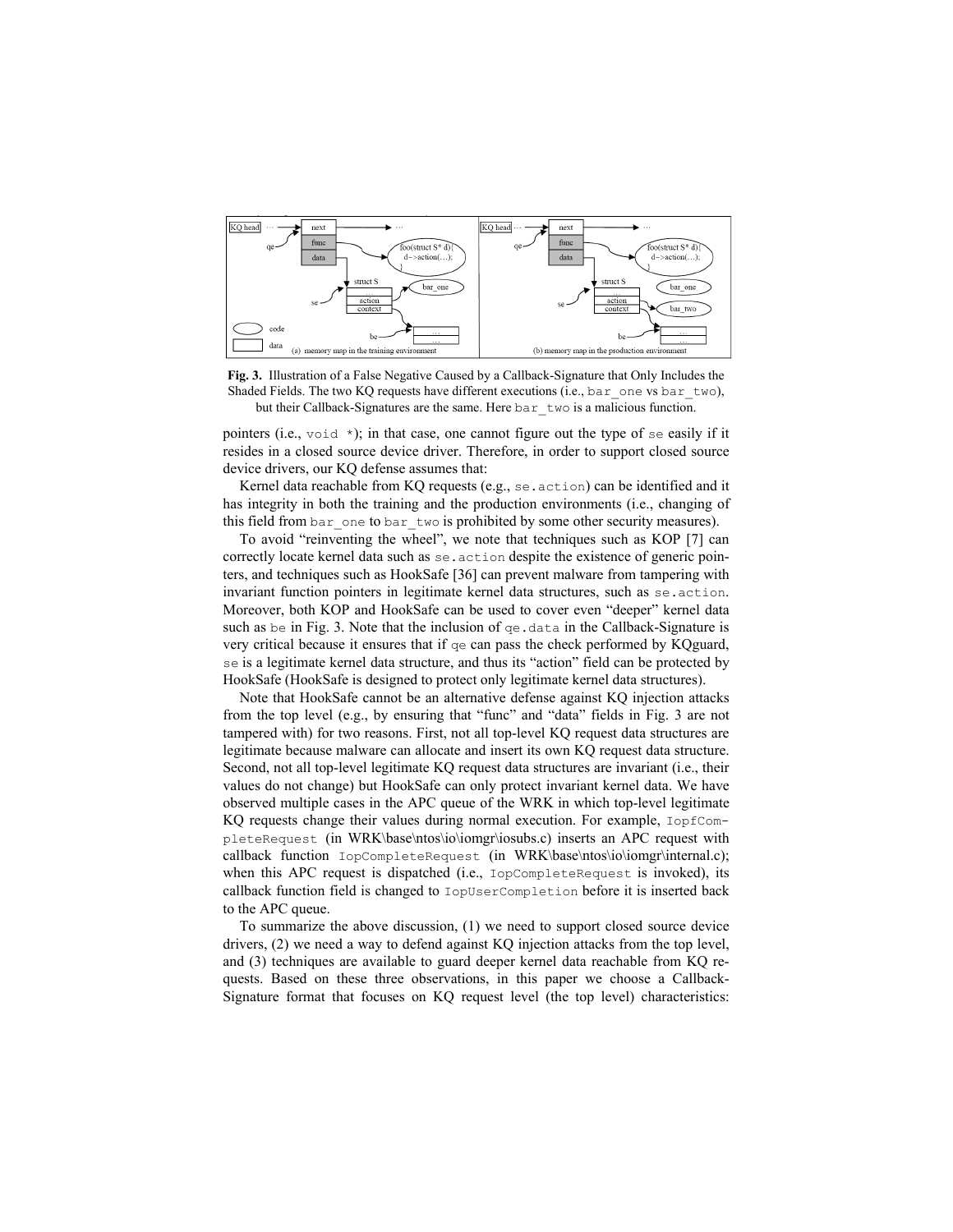(callback\_function, callback\_parameters, insertion\_path, allocation). Here callback\_function is the callback function pointer stored in a KQ request, callback parameters represents the relevant parameters stored in it, insertion path represents how the KQ request is inserted (by which driver? along which code path?), and allocation represents how its memory is allocated (global, heap, or stack? by which driver?).

Each characteristic in our Callback-Signature is important for effective KQ guarding. callback function is used to protect the kernel against callback-into-malware attacks, and both callback\_function and callback\_parameters are used to protect the kernel against callback-into-libc attacks (Section 2.2). Furthermore, insertion\_path and allocation provide the context of the KQ request and thus can also be very useful. For example, if KQguard only checks callback function and callback parameters, malware can insert an *existing* and *legitimate* KQ request object LKQ if it can somehow benefit from the dispatching of LKQ (e.g., resetting a watchdog timer).

To ensure that the signature matching of a KQ request observed during the production use and one observed during the training can guarantee the same *execution*, we need to make sure that the code and static data of the core kernel and legitimate device drivers have integrity in the production environment. We also need to ensure that malware cannot directly attack KQ guards, including their code and the EH-Signature collection. We can leverage a hypervisor (e.g., Xen) to satisfy the above requirements. The idea is to run the modified kernel (with KQ guards) on top of a hypervisor and extend the shadow-based memory management of the hypervisor to write-protect code and static data of the modified kernel [37]. Note that this protection covers KQ guards and the EH-signature collection because they are part of the modified kernel.

## **3.5 Generation of Callback-Signatures from KQ Requests**

In both EH-Signature collection (Section 3.2) and KQ request validation (Section 3.3), Callback-Signatures need to be derived from raw KQ requests. This is called Callback-Signature generation and we discuss the details in this subsection.

#### **3.5.1 Motivation for Delinking**

As we discuss in Section 3.4, a Callback-Signature is a tuple (callback function, callback\_parameters, insertion\_path, allocation). Since callback\_function and callback parameters correspond to fields in KQ requests (e.g., the "func" field of  $qe$  in Fig. 3), it seems that we can simply copy the value of those fields into a Callback-Signature. However, when a Callback-Signature contains a memory reference (e.g., a parameter that points to a heap object), we have to overcome one challenge: namely, what the KQ loggers and the KQ guards can directly observe is an absolute memory address; however, the absolute addresses of the same variable or function can be different in the training and production environments, for example, when they are inside a device driver that is loaded at different starting addresses in the two environments. Therefore, if we use absolute addresses in the Callback-Signatures, there will not be a match for the same callback function, which results in false positives.

In order to resolve this issue, we raise the level of abstraction for memory references in the Callback Signatures so that variations at the absolute address level can be tolerated. For example, we translate a callback function pointer (absolute address) into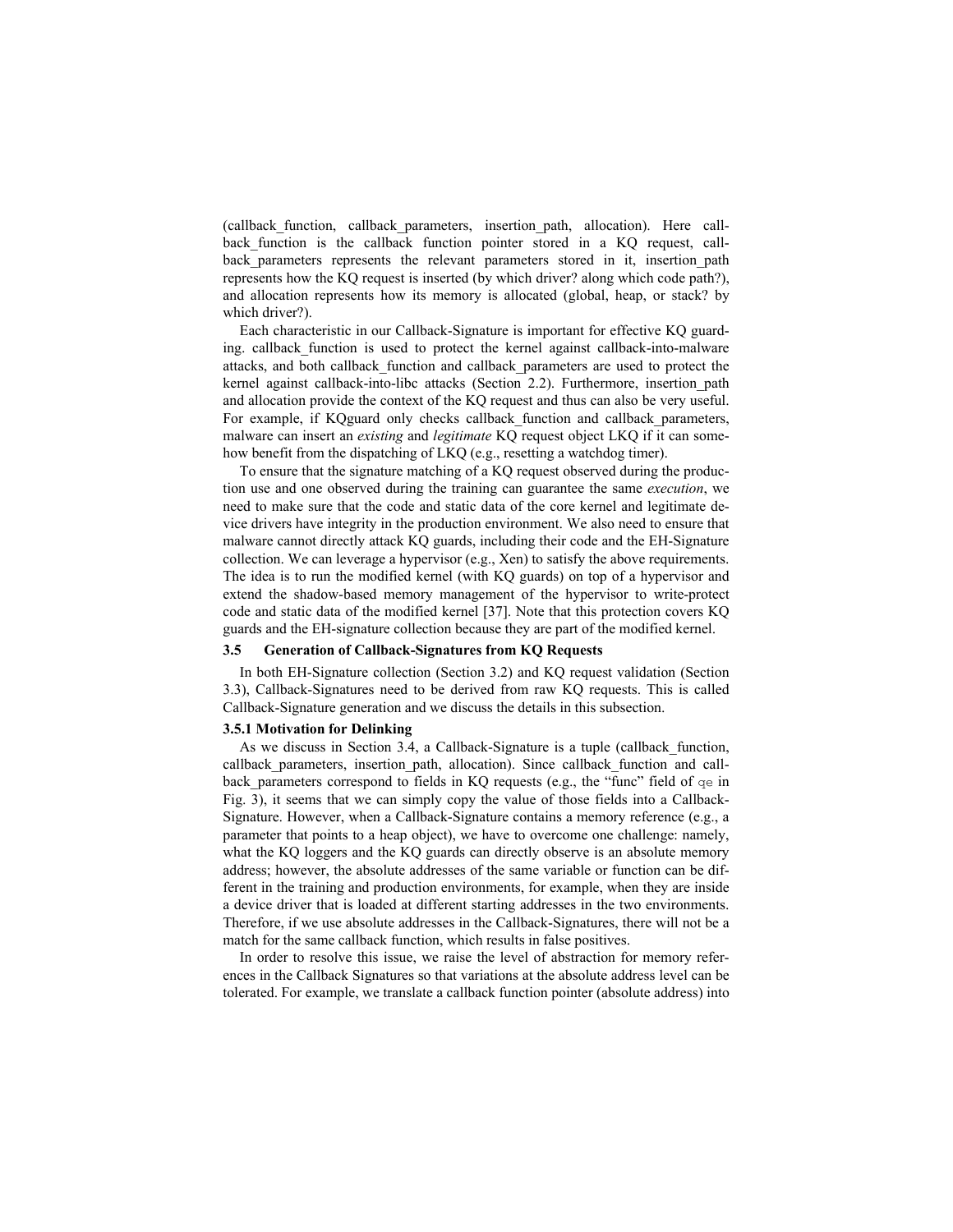a unique module ID, plus the offset relative to the starting address of its containing module (usually a device driver, and we treat the core kernel as a special module). Under the assumption that the kernel maintains a uniform mapping of module location to module ID, the pair (module ID, offset) becomes an invariant representation of the callback function pointer independent of where the module is loaded. This kind of translation is called *delinking*.

## **3.5.2 Details of Delinking**

KQguard delinks memory references (i.e., pointers) in different ways depending on the allocation type of the target memory. As Fig. 4 shows, there can be three types of allocations: global variable, heap variable, and local variable.

The pointer to a global variable is translated into (module ID, offset), in the same way as the callback function pointer (Section 3.5.1). There can be two kinds of global variables depending on whether they reside in a device driver inside the kernel or in a user-level library (e.g., a DLL on Windows). We care about user-level global variables because some KQ parameters reference user-level memory (e.g., the APC queue on Windows). We regard device drivers and user-level libraries uniformly as modules and we modify the appropriate kernel functions to keep track of their address ranges when they are loaded (e.g., PspCreateThread for DLLs).

The pointer to a heap object is translated into a call stack that corresponds to the code path that originates from a requester (e.g., a device driver) and ends in the allocation of the heap object. We use a call stack rather than the immediate return address because the immediate return address may not be in the requester's address space (i.e., it may be in some wrapper function for the heap allocation function and the requester can call a function at the top of the call chain to allocate a heap object). Since most kernels do not maintain the request call stack for allocated heap objects, we instrument their heap allocator functions to collect such information, and the instrumentation is called Heap ID Tracker in Fig. 2. Specifically, the Heap ID Tracker traverses the call stack frames backwards until it reaches a return address that falls within the code section of a device driver or it reaches the top of the stack; if no device driver is found during the traversal, the core kernel is used as the requester; all return addresses encountered during this traversal are part of the call stack, and each of them is translated into a (module ID, offset) pair, in the same way as the callback function



**Fig. 4.** Illustration of Different Allocation Types of Pointers: (a) Heap Variable, (b) Global Variable, (c) Local Variable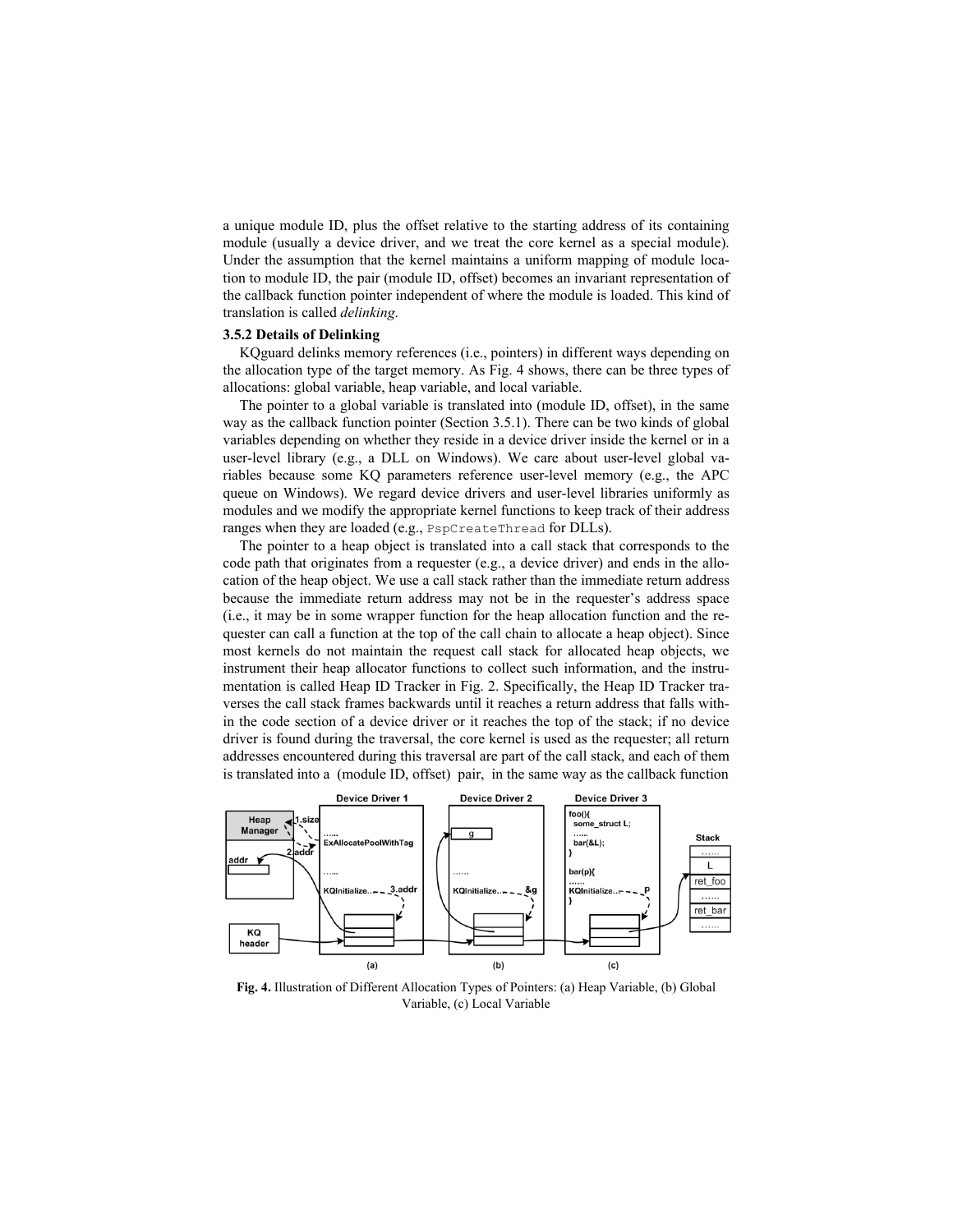pointer discussed in Section 3.5.1. Similar to global variables, our delinking supports two types of heap objects: kernel-level and user-level.

The pointer to a local variable is translated into a pair (call stack, l offset). The call stack starts in a function where a KQ request is inspected (e.g., in a KQ insertion function), and it stops in the function that contains the local variable (e.g.,  $\mathbb{L}$  in function foo in Fig. 4.c).Each return address encountered during the traversal is translated into a (module ID, offset) pair. Finally, l\_offset is the relative position of the local variable in its containing stack frame. For example, if [ebp-8] is used to represent the local variable, 1 offset is 8. We have not observed any pointers to user-level local variables, so we do not cover the translation for pointers to user-level local variables.

Because the static type of a KQ request data (e.g., the "data" field of a soft timer request structure) is often a generic pointer (i.e.,  $\text{void } *$ ), we have to detect its actual type at runtime. Given the raw value of a piece of KQ request data, we run a series of tests to decide the suitable delinking for it if it is considered a pointer. First, we test whether the raw value falls within the address range of a loaded driver or a user-level library to decide whether it should be delinked as a pointer to a global variable. If the test fails, we test whether it falls within the address range of an allocated heap object to decide whether it should be delinked as a pointer to a heap variable. If this test also fails, we test whether it falls within the address ranges of the stack frames to see whether it should be delinked as a pointer to a local variable. If this test still fails, we determine the KQ data to be a non-pointer, and no delinking is performed.

#### **3.6 Automated Detection of KQs**

Since every KQ can be exploited by malware (part of the attack surface), we need to build the EH-Signatures for all of KQs. But before we can guard a KQ, we must first know its existence. Therefore, we design and implement a KQ discovery tool that automates the process of finding KQs in a kernel by analyzing its source code. Since kernel programmers are not intentionally hiding KQs, they usually follow similar programming patterns that our tool uses effectively:

- A KQ is typically implemented as a linked list or an array. In addition to insert/delete, a KQ has a dispatcher that operates on the corresponding type.

- A KQ dispatcher usually contains a loop to act upon all or a subset of queue elements. For example, pm\_send\_all in Fig. 5 contains the dispatcher loop for the Power Management Notification queue of Linux kernel 2.4.32.

- A KQ dispatcher usually changes the kernel control flow, e.g., invoking a callback function contained in a queue element.

Based on the above analysis, the KQ discovery tool recognizes a KQ in several steps. It starts by detecting a loop that iterates through a candidate data structure.

| /* linux-2.4.32/kernel/pm.c */                                            | .                                            |  |  |
|---------------------------------------------------------------------------|----------------------------------------------|--|--|
| int pm_send_all (pm_request_t rqst, void *data)                           | entry = entry->next; $\}$                    |  |  |
|                                                                           | .                                            |  |  |
| $entry = pm$ devs.next;                                                   | pm send(struct<br>*dev.<br>pm dev<br>ınt     |  |  |
| while (entry != $\±$ devs) {                                              | pm request t rqst, void *data)               |  |  |
| struct pm dev *dev=list entry(entry, struct pm dev, entry); $\frac{1}{2}$ |                                              |  |  |
| if (dev- $>$ callback) {                                                  | $=$ (*dev->callback)(dev,<br>rgst,<br>status |  |  |
| int status = $pm$ send(dev, rgst, data);                                  | $data)$ :                                    |  |  |

**Fig. 5.** Details of the Power Management Notification Queue on Linux Kernel 2.4.32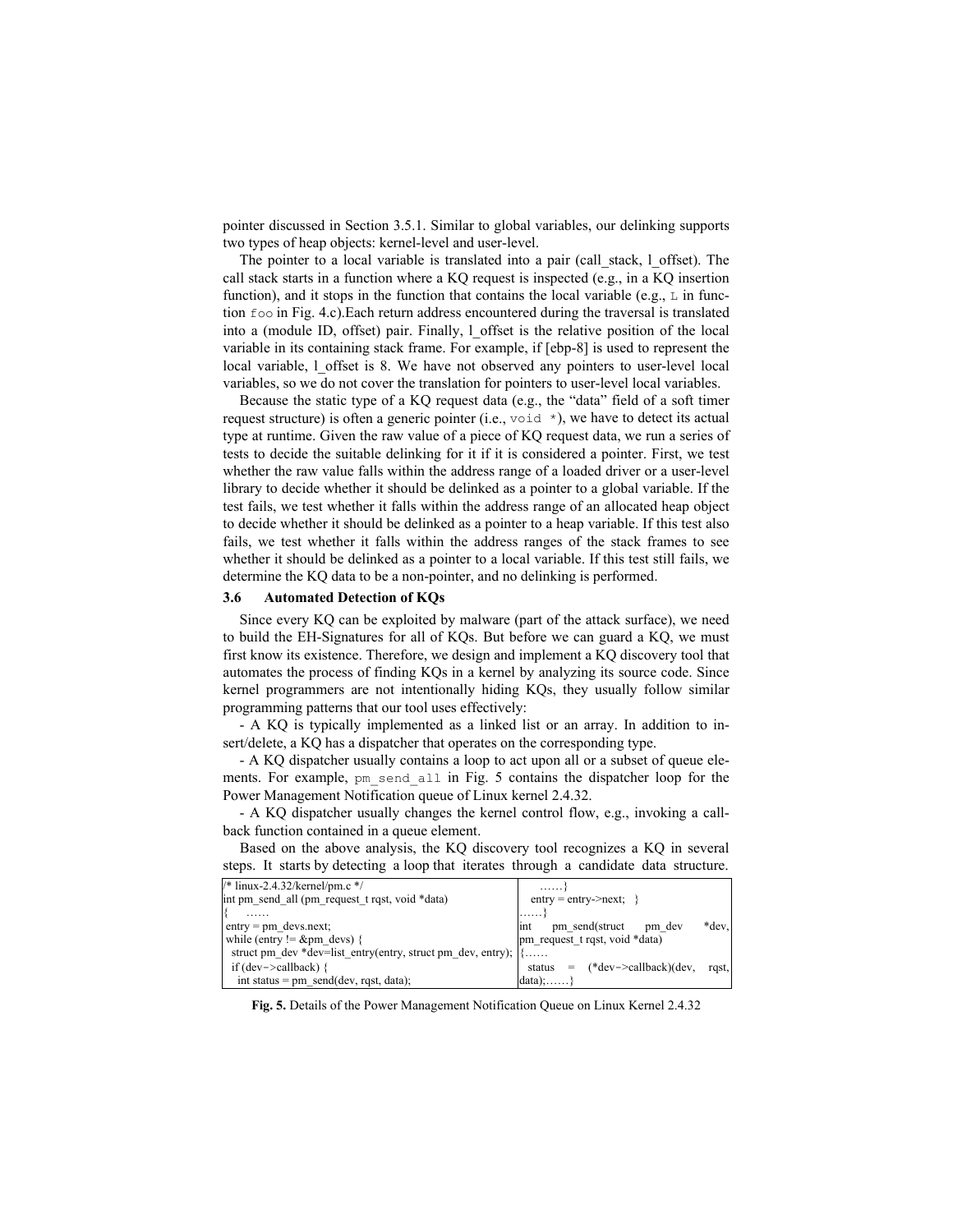Then it checks whether a queue element is derived and acted upon inside the loop. Next, our tool marks the derived queue element as a *taint* source and performs a flowsensitive taint propagation through the rest of the loop body; this part is flow-sensitive because it propagates taint into downstream functions through parameters (e.g., dev passed from pm\_send\_all to pm\_send in Fig. 5). During the propagation, our tool checks whether any tainted function pointer is invoked (e.g., dev->callback in pm\_send in Fig. 5), and if that is the case, it reports a candidate KQ. Due to space constraints we omit further details, but the results (e.g., KQs found in WRK) are interesting and discussed in Section 4.

# **4 Implementations of KQguard**

The KQguard design (Section 3) is implemented on the WRK and Linux (kernel version 3.5). Due to space constraint, we only present our implementation on the WRK, which consists of about 3,900 lines of C code and 2,003 lines of Objective Caml code.

**Construction of Callback-Signatures in WRK**. In order to collect the Callback-Signatures for the 20 KQs in the WRK, we instrument the kernel in two sets of functions. The first set of functions initialize, insert, or dispatch KQs and our instrumentation consists of 600 lines of C code. To support delinking of Callback-Signatures, we instrument the device driver loader function (IopLoadDriver) and the thread creation function (PspCreateThread), and we also instrument heap allocation or deallocation functions (ExAllocatePoolWithTag, ExFreePool, NtAllocateVirtual-Memory, and NtFreeVirtualMemory) to keep track of the address ranges of allocated heap memory blocks and the call stack to the heap allocation function. Our instrumentation of the heap allocator / deallocator consists of 800 lines of C code.

**Automated Detection of KQs for the WRK**. We implement the KQ discovery algorithm (Section 3.6) based on static source code analysis, using the C Intermediate Language (CIL) [22]. Our implementation consists of 2,003 lines of Objective Caml code. We applied the KQ discovery tool to the WRK source code (665,950 lines of C), 20 KQs were detected (seven of them are mentioned in Table 1 and the rest can be found in [38]), and they include all the KQs that we are aware of, which suggests the usefulness of our KQ discovery algorithm. However, whether these 20 KQs cover *all* KQs in the WRK is an interesting and open question.

**Callback-Signature Collection Management**. We developed a set of utility functions to manage the Callback-Signatures, including the EH-Signatures. These functions support the generation, comparison, insertion, and search of Callback-Signatures. They are implemented in 2,200 lines of C code.

**Validation of Callback-Signature in WRK**. We instrument the dispatcher of every identified KQ in the WRK in the production environment so that the dispatcher checks the legitimacy of a pending KQ request before invoking the callback function (Section 3.3). Our instrumentation consists of about 300 lines of C code.

## **5 Evaluation of KQguard in WRK**

Due to space constraints, we only report the evaluation results of the WRK implementation of KQguard in this section. We evaluate both the effectiveness and effi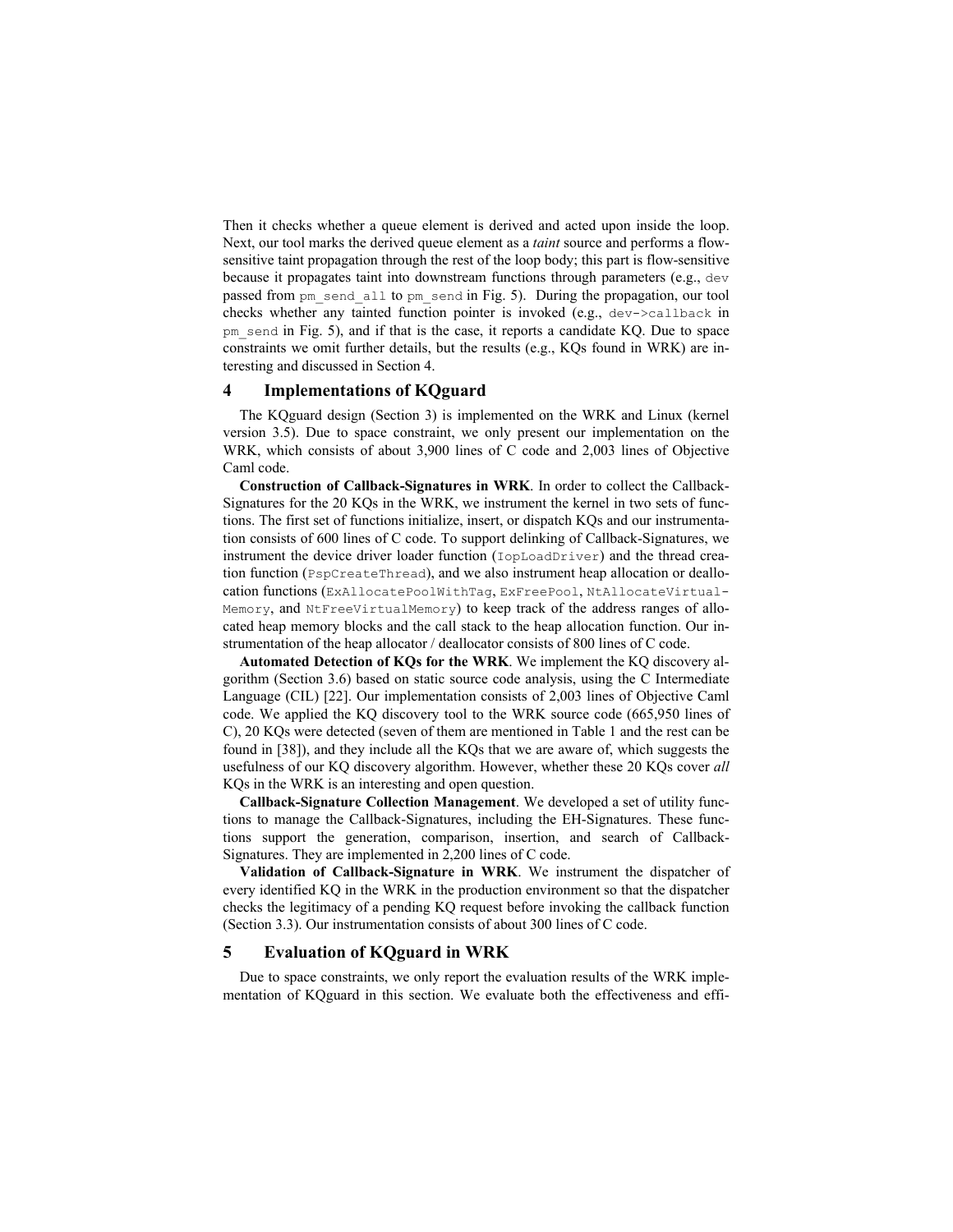ciency of KQguard through measurements on production kernels. By effectiveness we mean precision (whether it misidentifies the attacks found, measured in false positives) and recall (whether it misses a real attack, measured in false negatives) of KQguard when identifying KQ injection attacks. By efficiency we mean the overhead introduced by KQguard. In both the training and the production systems used in our evaluation, the hardware is a 2.4 GHz Intel Xeon 8-Core server with 16 GB of RAM, and the operating system is Windows Server 2003 Service Pack 1 running the WRK.

#### **5.1 Real-World KQ Injection Attacks**

We start our evaluation of KQguard effectiveness by testing our WRK implementation (Section 4) against real-world KQ injection attacks in Windows OS. Since malware technology keeps advancing, we focus on the most recent and the most influential malware samples that represent the state of the art. Specifically, we chose 125 malware samples from the top 20 malware families [40] and the top 10 botnet families [41]. These samples are known to have KQ injection behaviors.

Overall, our test confirmed that 98 samples inject the APC queue, 34 samples inject the DPC queue, 32 samples inject the load image notification queue, 20 samples inject the process creation/deletion notification queue, four samples inject the file system registration change queue, four samples inject the registry operation notification queue, and two samples inject the system worker thread queue.

Table 1 reports the results of 10 representative spam bot samples. We started with malware with reported KO injection attacks, which are marked with a " $\sqrt{$ " with citation. We were able to confirm some of these attacks, shaded in gray. The rows with shaded " $\sqrt{ }$ " without citations are confirmed new KO injection attacks that have not been reported by other sources. For example, Rustock.J injects an APC request with a callback function at address  $0 \times F83FE316$ , which falls within the address range of a device driver called msliksurserv.sys that is loaded by Rustock.J; this APC request raises an alarm because it does not match any of the EH-Signatures we have collected.

For all the malware that we were able to activate (the Rustock.C sample failed to run in our test environment), we confirmed the reported KQ injection attacks, except for the Duqu attack on load image notification queue and Storm on the APC queue.

| KQ          | Timer/<br><b>DPC</b> | Worker | Load        | Create      | <b>APC</b>   | FsRegistration | RegistryOp<br>Callback |
|-------------|----------------------|--------|-------------|-------------|--------------|----------------|------------------------|
| Malware     |                      | Thread | Image       | Process     |              | Change         |                        |
| Rustock.C   | [2, 18]              |        |             | [27]        | $[27]$<br>V  |                |                        |
| Rustock.J   |                      |        |             |             |              |                |                        |
| Pushdo      |                      |        |             | $\sqrt{10}$ |              | $\sqrt{10}$    | $\sqrt{10}$            |
| Storm       |                      |        | [4]<br>V    |             | $\sqrt{23}$  |                |                        |
| Srizbi      |                      |        |             |             |              |                |                        |
| <b>TDSS</b> |                      |        |             |             |              |                |                        |
| Duqu        |                      |        | $\sqrt{16}$ |             |              |                |                        |
| ZeroAccess  |                      | [11]   |             |             | $\sqrt{111}$ |                |                        |
| Koutodoor   |                      |        |             |             |              |                |                        |
| Pandex      |                      |        |             |             |              |                |                        |
| Mebroot     |                      |        |             |             |              |                |                        |

**Table 1.** Known KQ Injection Attacks in Representative Malware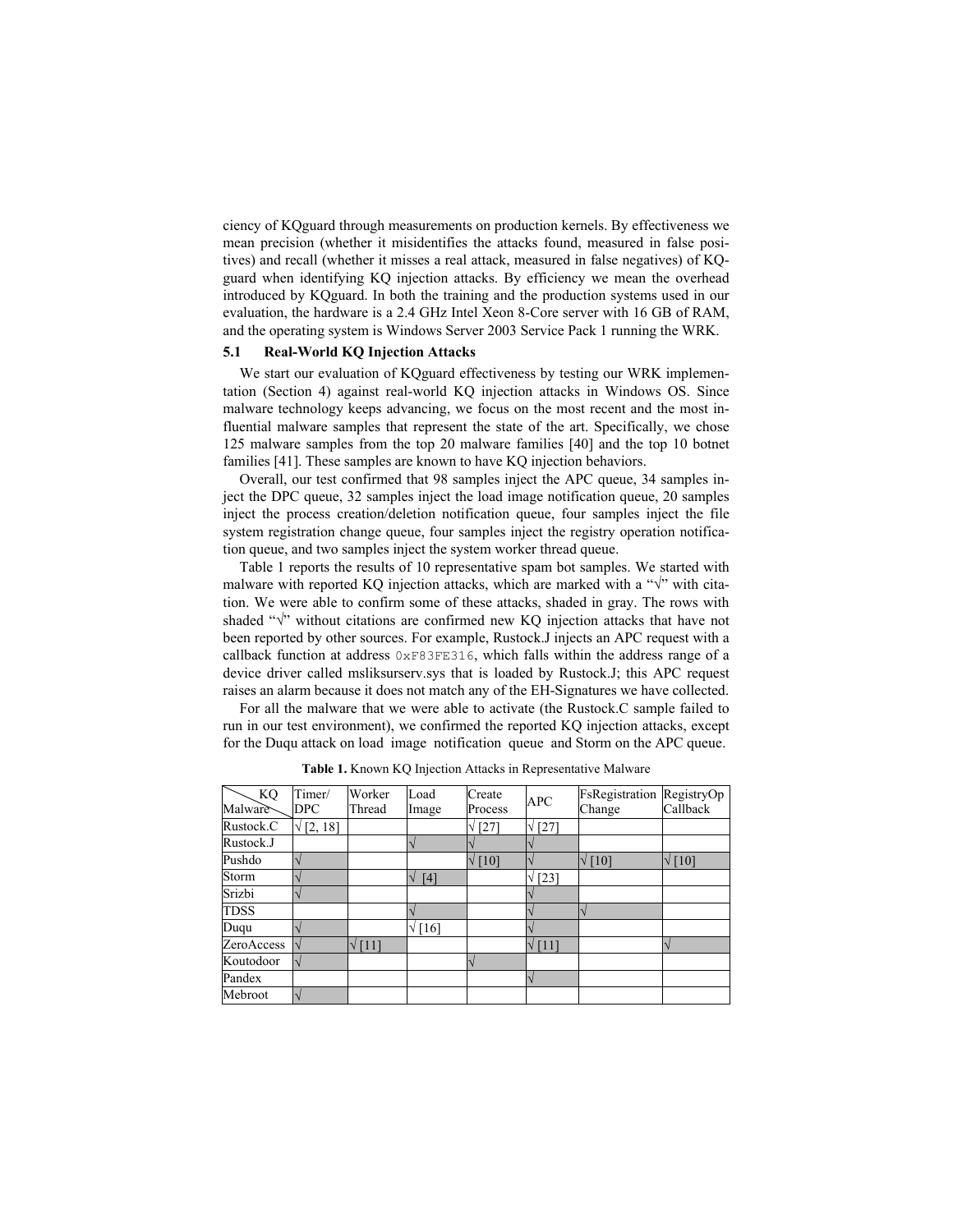The Rustock samples show that malware designers have significant ability and flexibility in injecting different KQs. Concretely, Rustock.J has stopped using the timer queue, which Rustock.C uses, but Rustock.J started to use the load image notification queue, which Rustock.C does not. This may have happened to Duqu's attack on the same queue, or Duqu does not activate the attack on load image notification queue during our experiment. Overall, our evaluation indicates that KQguard can have a low false negative rate because it detects all except two of the KQ injection attacks by 125 real-world malware samples.

#### **5.2 Protection of All KQs**

In addition to real world malware, we create synthetic KQ injection attacks for two reasons. First, nine KQs have maximum queue length of zero during the testing in Section 5.1, suggesting that malware is not actively targeting them for the moment; however, the Rustock evolution shows that malware writers may consider such KQs in the near future, so we should ensure that guards for such KQs work properly. Second, the malware analyzed in Section 5.1 belongs to the callback-into-malware category. Although there have been no reports of callback-into-libc attacks in the wild, it is important to evaluate the effectiveness of KQ-guard for both kinds of attacks. Therefore, for completeness, we developed test Windows device drivers for each of the KQs that have not been called and we have confirmed that our KQ defense can detect all the test drivers, which suggests that our defense is effective against potential and future KQ injection attacks.

## **5.3 False Alarms**

We have experimentally confirmed that it is possible to reduce the false positives of KQ guarding to zero. This is achievable when the training workload is comprehensive enough to produce the full EH-Signature collection.

We first collect EH-Signatures on a training machine with Internet access. We repeatedly log in, run a set of normal workload programs, and log off. In order to trigger all possible code paths that insert KQ requests, we actively do the above for fifteen hours. During this process, we gradually collect more and more EH-Signatures until the set does not grow. At the end of training, we collect 813 EH-Signatures. The set of workload programs include Notepad, Windows Explorer, WinSCP, Internet Explorer, 7-Zip, WordPad, IDA, OllyDbg, CFF Explorer, Sandboxie, and Python.

Next we feed the collected EH-Signatures into a production machine with KQ guarding and use that machine for normal workloads as well as the KQ injection malware evaluation and the performance overhead tests. During such uses, we observe zero false alarms. The normal workload programs include the ones mentioned above as well as others such as Firefox not used in training.

While the experimental result appears encouraging, we avoid making a claim that dynamic analysis can always achieve zero false positives. For example, the APC queue has 733 EH-Signatures, such EH-Signatures have 14 unique callback functions, and the most popular callback function is IopCompleteRequest, occurring in 603 EH-Signatures. While these 603 EH-Signatures share the same callback function, their insertion paths originate from 51 device drivers, two DLLs, and the core kernel, so the average number of EH-Signatures per requester (e.g., a device driver) is 11,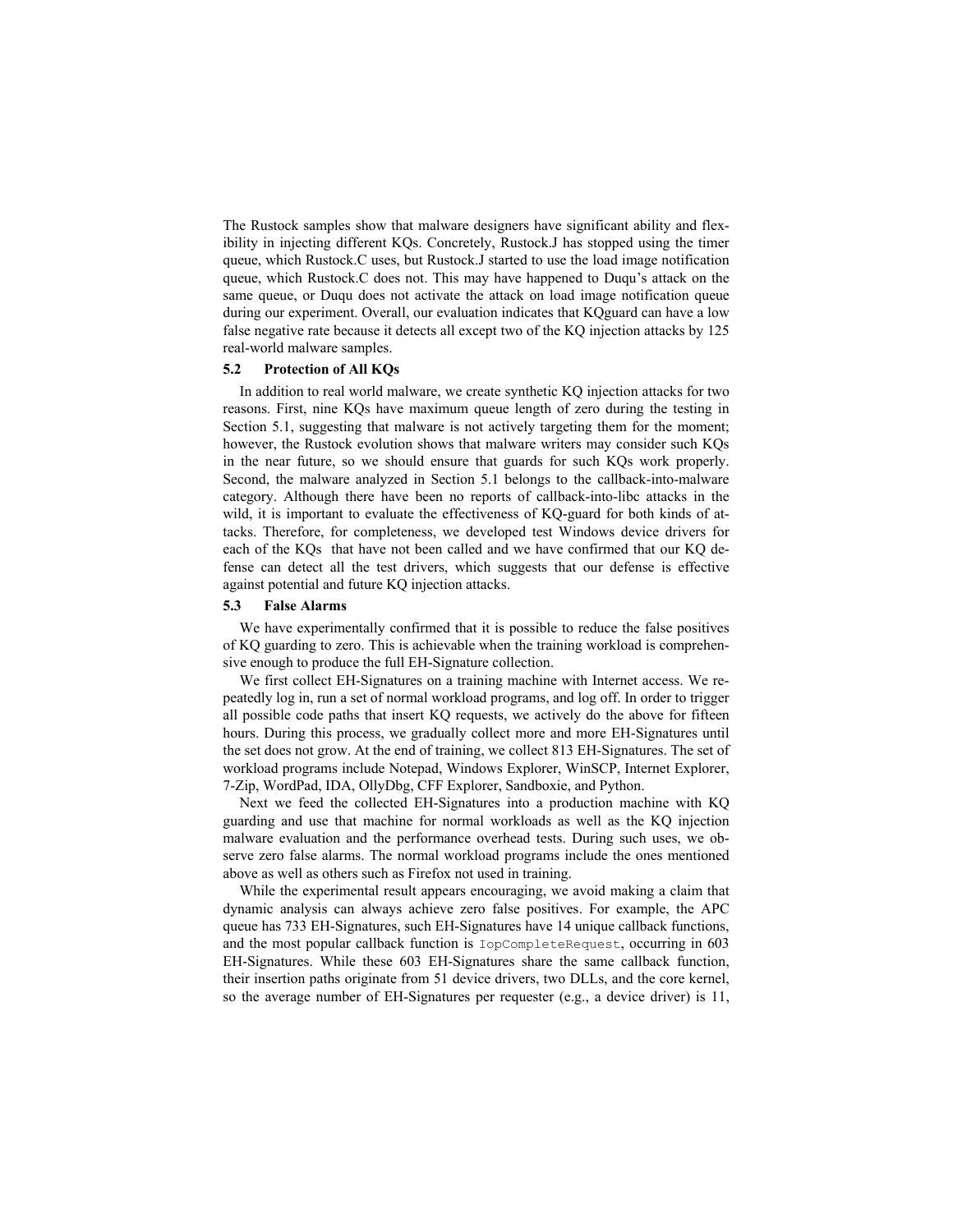and the largest number is 45 (from the driver ntfs.sys). This result implies that there can be potentially many code paths within a driver that can prepare and insert an APC request with the same callback function, which may or may not be triggered in our training. Moreover, there are in total 199 device drivers in our evaluation system, but our training only observes a subset of them  $(e.g., 51$  in terms of  $IopCompleteRe$ quest); so some legitimate KQ requests from the remaining drivers may be triggered by events such as inserting a USB device, which we have not tested yet. Fortunately, our experience suggests that it is possible to collect the set of EH-Signatures that fits the configuration and usage of a given system with enough training workloads.

# **5.4 Performance Overhead**

We evaluate the performance overhead of KQguard in two steps: microbenchmarks and macrobenchmarks.

For the first step, we measure the overhead of KQguard validation check and heap object tracking. KQguard validation check matches Callback-Signatures against the EH-Signature Collection, and its overhead consists of matching the four parts of a Callback-Signature. Heap object tracking affects every heap allocation and deallocation operation (e.g., ExAllocatePoolWithTag and ExFreePool). These heap operations are invoked at a global level, with overhead proportional to the overall system and application use of the heap. Specifically, we measure the total time spent in performing 1,000 KQguard validation checks for the DPC queue and the I/O timer queue, two of the most active KQs. The main result is that global heap object tracking during the experiment dominated the KQguard overhead. Specifically, DPC queue validation consumed 93.7 milliseconds of CPU, while heap object tracking consumed 8,527 milliseconds. These 1,000 DPC callback functions are dispatched over a time span of 250,878 milliseconds (4 minutes 11 seconds). Therefore, the total CPU consumed by our KQguard validation for DPC queue and the supporting heap object tracking is 8,620.7 milliseconds (or about 3.4% of the total elapsed time). The measurements of the I/O timer queue (180 ms for validation, 11,807 ms for heap object tracking, and 345,825 ms total elapsed time) confirm the DPC queue results.

For the second step, Table 2 shows the results of five application level benchmarks that stress one or more system resources, including CPU, memory, disk, and network. Each workload is run multiple times and the average is reported. We can see that in terms of execution time of the selected applications, KQguard incurs modest elapsed time increases, from 2.8% for decompression to 5.6% for directory copy. These elapsed time increases are consistent with the microbenchmark measurements, with higher or lower heap activities as the most probable cause of the variations. We also run the PostMark file system benchmark and the PassMark PerformanceTest bench-

| Workload                      | Original (sec) | KQ Guarding (sec) | Slowdown |
|-------------------------------|----------------|-------------------|----------|
| Super PI [33]                 | $2,108\pm41$   | $2,213\pm37$      | $5.0\%$  |
| Copy directory (1.5 GB)       | $231 \pm 9.0$  | $244+15.9$        | 5.6%     |
| Compress directory (1.5 GB)   | $1.113 \pm 24$ | $1,145 \pm 16$    | 2.9%     |
| Decompress directory (1.5 GB) | 181±4.1        | 186±5.1           | 2.8%     |
| Download file (160 MB)        | 145±11         | $151 \pm 11$      | 4.1%     |

**Table 2.** Performance Overhead of KQ Guarding in WRK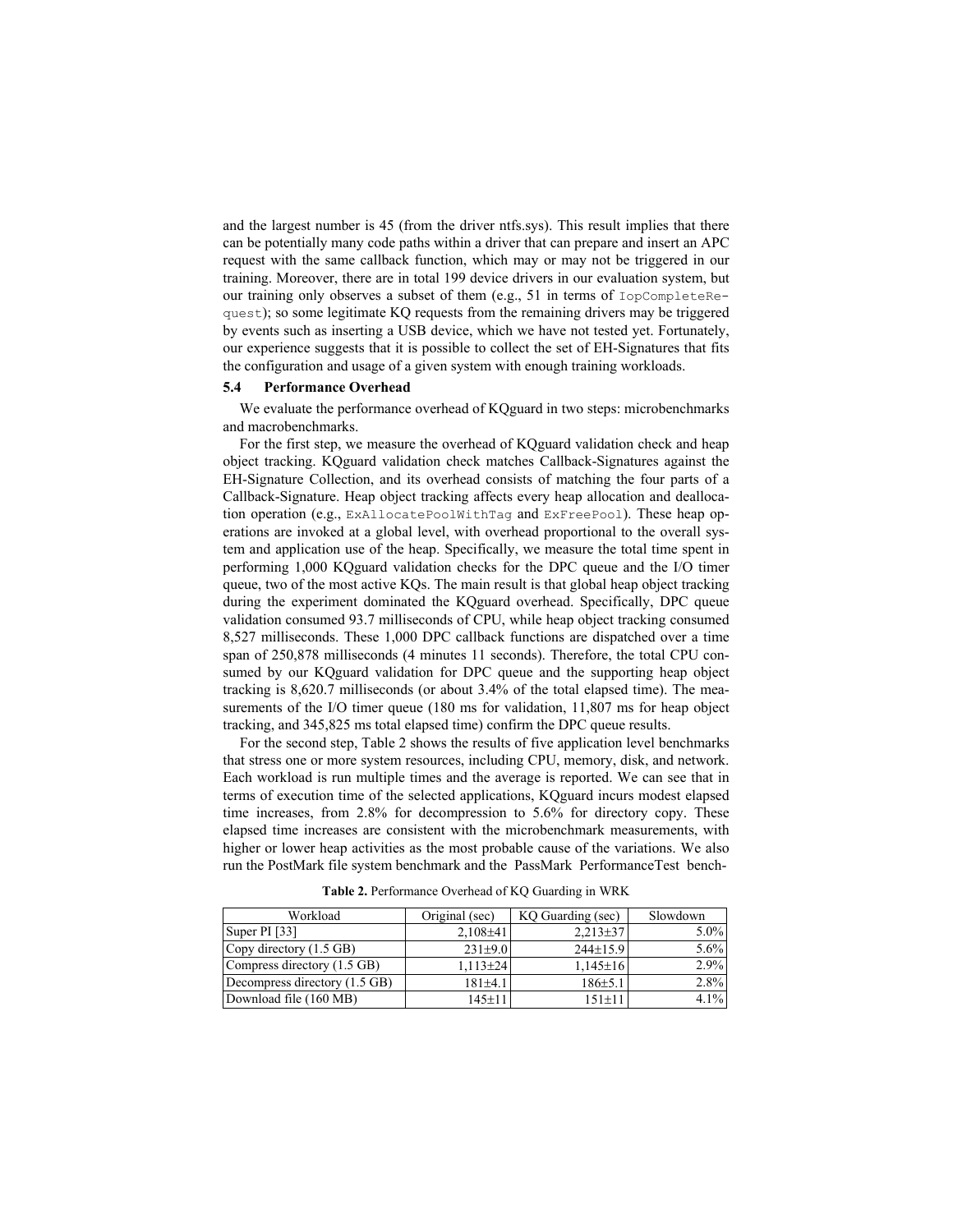mark and see similar overhead (3.9% and 4.9%, respectively).

#### **6 Related Work**

In this section, we survey related work that can potentially solve the KQ injection problem and satisfy the four design requirements: efficiency, effectiveness, extensibility, and inclusiveness (Section 2.3).

SecVisor [29] and NICKLE [28] are designed to preserve kernel code integrity or block the execution of foreign code in the kernel. They can defeat callback-intomalware KQ attacks because such attacks require that malicious functions be injected somewhere in the kernel space. However, they cannot detect callback-into-libc attacks because such attacks do not inject malicious code or modify legitimate kernel code. HookSafe [36] is capable of blocking the execution of malware that modifies legitimate function pointers to force a control transfer to the malicious code. However, HookSafe cannot prevent KQ injection attacks because they do not modify existing and legitimate kernel function pointers but instead supply malicious data in their own memory (i.e., the KQ request data structures). CFI [1] can ensure that control transfers of a program during execution always conform to a predefined control flow graph. Therefore, it can be instantiated into an alternative defense against KQIs that supply malicious control data. However, CFI cannot defeat the type of KQI attacks that supply malicious non-control data because they do not change the control flow. SBCFI [25] can potentially detect a callback-into-malware KQ attack. However, SBCFI is designed for persistent kernel control flow attacks (e.g., it only checks periodically) but KQ injection attacks are transient, so SBCFI may miss many of them. Moreover, SBCFI requires source code so it does not satisfy the inclusiveness requirement. IndexedHooks [19] provides an alternative implementation of CFI for the FreeBSD 8.0 kernel by replacing function addresses with indexes into read-only tables, and it is capable of supporting new device drivers. However, similar to SBCFI, IndexedHooks requires source code so it does not satisfy the inclusiveness requirement. PLCP [37] is a comprehensive defense against KQ injection attacks, capable of defeating both callback-into-malware and callback-into-libc attacks. However, PLCP does not satisfy the inclusiveness requirement due to its reliance on source code.

# **7 Conclusion**

Kernel Queue (KQ) injection attacks are a significant problem. We test 125 real world malware attacks [2,4,10,11,14,16,18,23,27] and nine synthetic attacks to cover 20 KQs in the WRK. It is important for a solution to satisfy four requirements: efficiency (low overhead), effectiveness (precision and recall of attack detection), extensibility (accommodation of new device drivers) and inclusiveness (protection of device drivers with and without source code). Current kernel protection solutions have difficulties with simultaneous satisfaction of all four requirements.

We describe the KQguard approach to defend kernels against KQ injection attacks. The design of KQguard is independent of specific details of the attacks. Consequently, KQguard is able to defend against not only known attacks, but also anticipated future attacks on currently unscathed KQs. We evaluated the WRK implementation of KQguard, demonstrating the effectiveness and efficiency of KQguard by running a number of representative application benchmarks. In effectiveness, KQguard achieves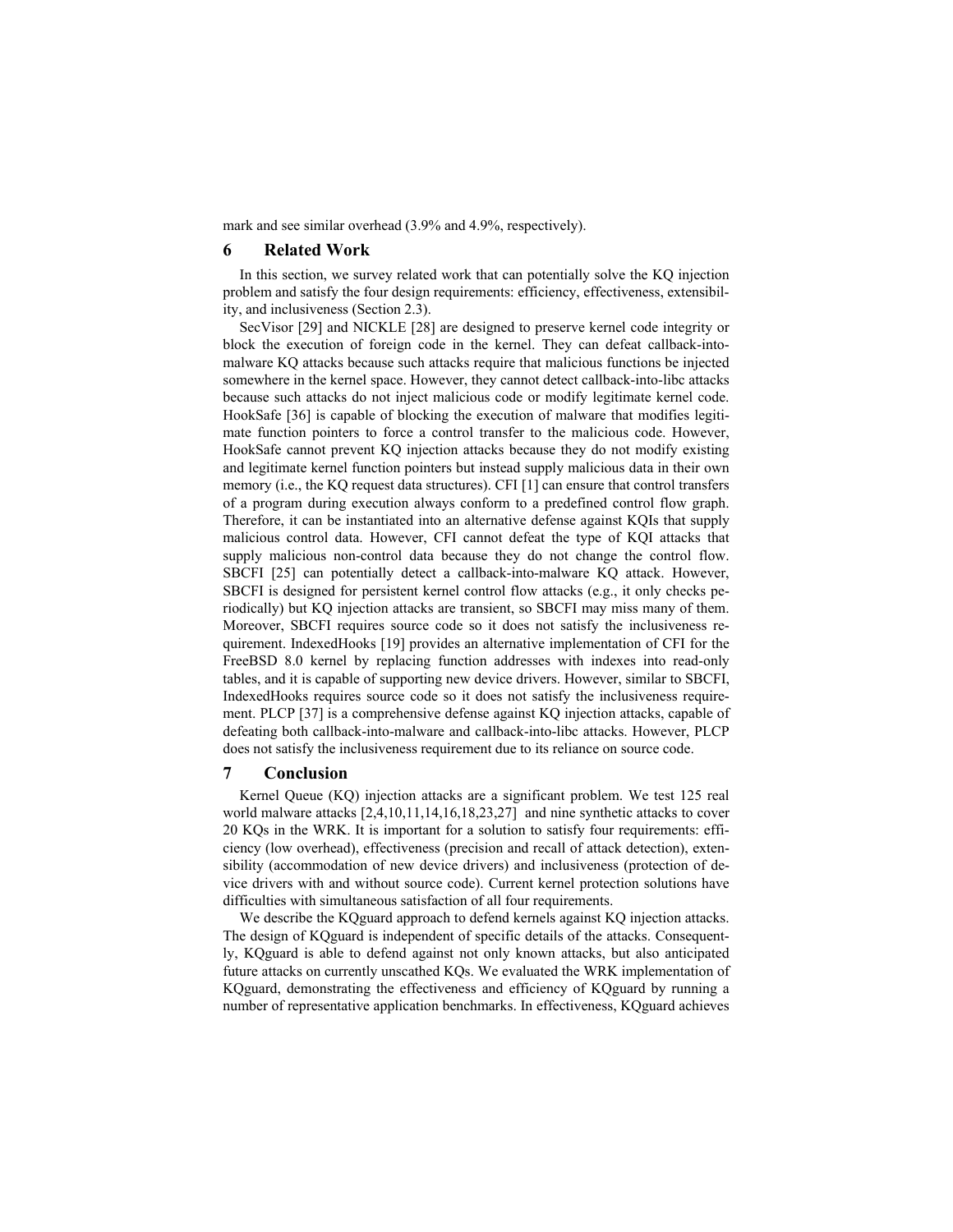very low false negatives (detecting all but two KQ injection attacks in 125 real world malware and nine synthetic attacks) and zero false positives (no false alarms after a proper training process). In performance, KQguard introduces a small overhead of about 100 microseconds per validation and up to about 5% slowdown for resourceintensive application benchmarks due to heap object tracking.

**Acknowledgements**. We thank Chenghuai Lu for sharing his knowledge and experience on real-world malware and Open Malware for sharing their malware samples. We also thank the anonymous reviewers for their useful comments. This research is supported by Centre for Strategic Infocomm Technologies (CSIT), Singapore. The opinions in this paper do not necessarily represent CSIT, Singapore.

# **References**

- 1. Abadi, M., Budiu, M., Erlingsson, U., and Ligatti, J. 2005. Control flow integrity. In Proceedings of the  $12<sup>th</sup>$  ACM CCS.
- 2. Anselmi, D., et al. 2011. Battling the Rustock Threat. Microsoft Security Intelligence Report, Special Edition, January 2010 through May 2011.
- 3. Baliga A, Ganapathy V, Iftode L. Automatic inference and enforcement of kernel data structure invariants. In Proceedings of ACSAC'08.
- 4. Boldewin, F. 2007. Peacomm.C Cracking the nutshell. Anti Rootkit, September 2007. http://www.antirootkit.com/articles/eye-of-the-storm-worm/Peacomm-C-Cracking-thenutshell.html.
- 5. Brumley, D. 1999. Invisible intruders: rootkits in practice. ;login:, 24, Sept. 1999.
- 6. Butler, J. DKOM (Direct Kernel Object Manipulation). http://www.blackhat.com/presentations/win-usa-04/bh-win-04-butler.pdf.
- 7. Carbone, M., Cui, W., Lu, L., Lee. W., Peinado, M., Jiang, X. 2009. Mapping kernel objects to enable systematic integrity checking. In Proceedings of ACM CCS'09.
- 8. Castro, M., Costa, M., Harris, T. 2006. Securing Software by Enforcing Dataflow Integrity. In Proceedings of OSDI'06.
- 9. Chiang, K., Lloyd, L. 2007. A Case Study of the Rustock Rootkit and Spam Bot. Proceedings of the First Workshop on Hot Topics in Understanding Botnets (HotBots'07).
- 10. Decker, A., Sancho, D., Kharouni, L., Goncharov, M., and McArdle, R. Pushdo/Cutwail: A Study of the Pushdo/Cutwail Botnet. Trend Micro Technical Report, 05/2009.
- 11. Giuliani, M. ZeroAccess an advanced kernel mode rootkit, rev 1.2. www.prevxresearch.com/zeroaccess\_analysis.pdf
- 12. Hayes, B. 2010. Who Goes There? An Introduction to On-Access Virus Scanning, Part One. Symantec Connect Community.
- 13. Hoglund, G. 2006. Kernel Object Hooking Rootkits (KOH Rootkits). http://my.opera.com/330205811004483jash520/blog/show.dml/314125.
- 14. Kapoor, A. and Mathur, R. 2011. Predicting the future of stealth attacks. Virus Bulletin 2011, Barcelona.
- 15. Kaspersky Lab. The Mystery of Duqu: Part One. http://www.securelist.com/en/blog/208193182/The\_Mystery\_of\_Duqu\_Part\_One.
- 16. Kaspersky Lab. The Mystery of Duqu: Part Five. http://www.securelist.com/en/blog/606/The\_Mystery\_of\_Duqu\_Part\_Five.
- 17. Kil, C., Sezer, E., Azab, A., Ning, P., and Zhang, X. Remote attestation to dynamic system properties: Towards providing complete system integrity evidence. Proceedings of the International Conference on Dependable Systems and Networks (DSN'09).
- 18. Kwiatek, L. and Litawa, S. Yet another Rustock analysis... Virus Bulletin, August 2008.